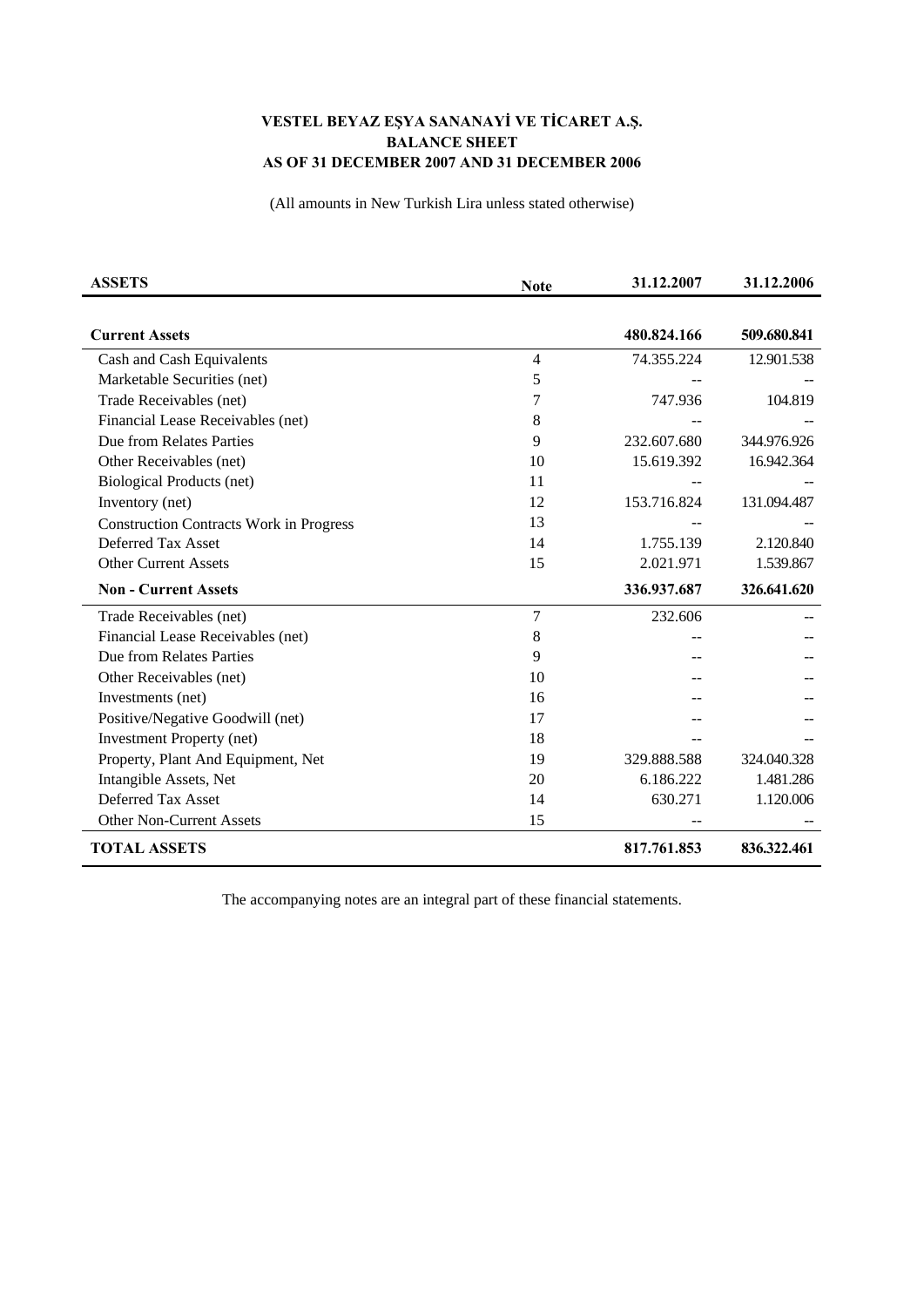## **VESTEL BEYAZ EŞYA SANAYİ VE TİCARET A.Ş. BALANCE SHEET AS OF 31 DECEMBER 2007 AND 31 DECEMBER 2006**

(All amounts in New Turkish Lira unless stated otherwise)

| <b>LIABILITIES AND SHAREHOLDERS' EQUITY</b>    | <b>Note</b> | 31.12.2007  | 31.12.2006  |
|------------------------------------------------|-------------|-------------|-------------|
| <b>Current Liabilities</b>                     |             | 243.731.681 | 306.057.330 |
| Borrowings (net)                               | 6           | 4.600       | 61.283      |
| Current Instalments Of Long Term Loans (net)   | 6           | 22.710.408  | 32.419.964  |
| Financial Lease Liabilities (net)              | 8           | 882.422     | 1.983.057   |
| Other Financial Liabilities (net)              |             |             |             |
| Trade Payables (net)                           | 7           | 203.801.582 | 239.308.000 |
| Due to Relates Parties (net)                   | 9           | 3.905.750   | 18.790.548  |
| <b>Advances Received</b>                       | 21          | 211.269     |             |
| Deferred billings (net)                        | 13          |             |             |
| <b>Expense Accruals</b>                        | 23          | 6.523.347   | 7.356.598   |
| Deferred Tax Liability                         | 14          | 426.694     | 392.558     |
| Other Liabilities (net)                        | 10          | 5.265.609   | 5.745.322   |
| <b>Non-Current Liabilities</b>                 |             | 76.070.748  | 75.237.479  |
| Borrowings (net)                               | 6           | 62.367.990  | 57.846.159  |
| Financial Lease Liabilities (net)              | 8           | 856         | 1.042.206   |
| Other Financial Liabilities (net)              |             |             |             |
| Trade Payables (net)                           | 7           |             |             |
| Due to Relates Parties (net)                   | 9           |             |             |
| <b>Advances Received</b>                       | 21          |             |             |
| <b>Expense Accruals</b>                        | 23          | 3.150.070   | 2.691.147   |
| Deferred Tax Liability                         | 14          | 10.551.832  | 13.657.967  |
| Other Liabilities (net)                        | 10          |             |             |
| <b>SHAREHOLDERS' EQUITY</b>                    |             | 497.959.424 | 455.027.652 |
| Share capital                                  | 25          | 190.000.000 | 190.000.000 |
| <b>Investment and Capital net-off</b>          |             |             |             |
| <b>Capital Reserves</b>                        | 26          | 118.800.673 | 118.800.673 |
| Premium in access of par                       |             | 109.030.821 | 109.030.821 |
| Profit on cancelled shares                     |             |             |             |
| Revaluation reserve of tangible fixed assets   |             |             |             |
| Revaluation reserve of equity participations   |             |             |             |
| <b>Equity Inflation Adjustment Differences</b> |             | 9.769.852   | 9.769.852   |
| <b>Profit Reserves</b>                         | 27          | 77.859.587  | 51.684.397  |
| <b>Legal Reserves</b>                          |             | 10.826.488  | 5.857.288   |
| <b>Special Reserves</b>                        |             |             |             |
| <b>Extraordinary Reserves</b>                  |             | 67.033.099  | 45.827.109  |
| <b>Special Funds</b>                           |             |             |             |
| Profit From Sale of Investment and Property    |             |             |             |
| to be added to Share Capital                   |             |             |             |
| Foreign Currency Translation Differences       |             |             |             |
| Net Profit for the period                      |             | 73.668.039  | 64.291.271  |
| <b>Retained Loss</b>                           | 28          | 37.631.125  | 30.251.311  |
| TOTAL LIABILITIES AND SHAREHOLDERS' EQUITY     |             | 817.761.853 | 836.322.461 |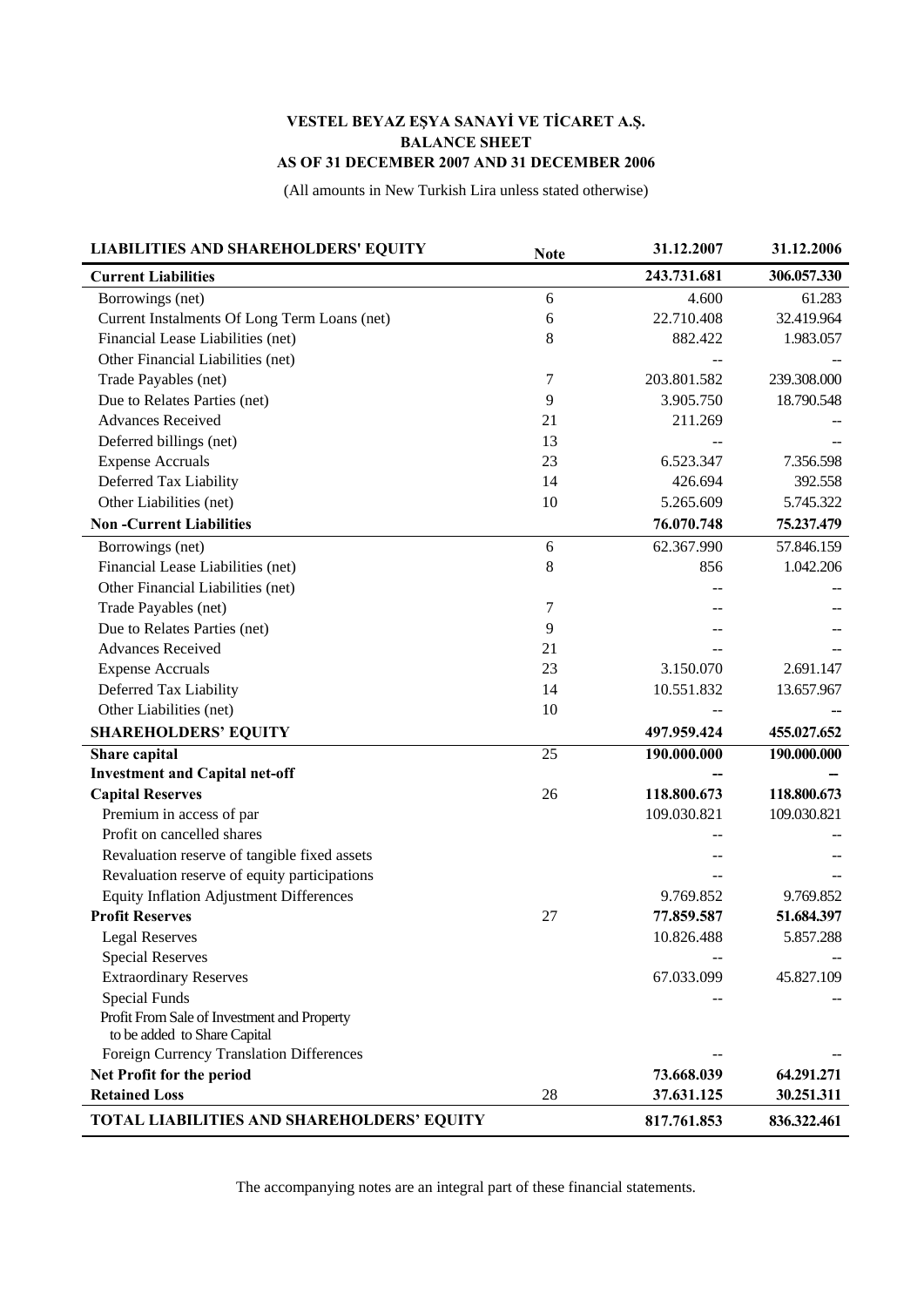## **VESTEL BEYAZ EŞYA SANAYİ VE TİCARET A.Ş. INCOME STATEMENT FOR THE TWELVE MONTH PERIOD ENDED 31 DECEMBER 2007**

(All amounts in New Turkish Lira unless stated otherwise)

|                                     | <b>Note</b> | $01.01 -$<br>31.12.2007 | $01.01 -$<br>31.12.2006 |
|-------------------------------------|-------------|-------------------------|-------------------------|
|                                     |             |                         |                         |
| <b>BASIC OPERATING INCOME</b>       |             |                         |                         |
| Sales (net)                         | 36          | 1.178.536.079           | 1.122.199.644           |
| Cost of Sales (-)                   |             | (1.097.524.484)         | (961.320.028)           |
| <b>GROSS PROFIT</b>                 |             | 81.011.595              | 160.879.616             |
| Operating expenses (-)              | 37          | (57.320.435)            | (58.329.299)            |
| <b>BASIC OPERATING PROFIT (NET)</b> |             | 23.691.160              | 102.550.317             |
| Other Income                        | 38          | 96.858.557              | 53.957.847              |
| Other Expenses (-)                  | 38          | (20.729.440)            | (35.846.126)            |
| Financing Expenses (-)              | 39          | (16.461.361)            | (47.592.547)            |
| <b>OPERATING PROFIT</b>             |             | 83.358.916              | 73.069.491              |
| Net Monetary Gain                   | 40          |                         |                         |
| <b>PROFIT BEFORE TAX</b>            |             | 83.358.916              | 73.069.491              |
| Taxes                               | 41          | (9.690.877)             | (8.778.220)             |
| <b>NET INCOME FOR THE PERIOD</b>    |             | 73.668.039              | 64.291.271              |
|                                     |             |                         |                         |
| <b>EARNINGS PER SHARE (YTL)</b>     | 42          | 0,39                    | 0,36                    |